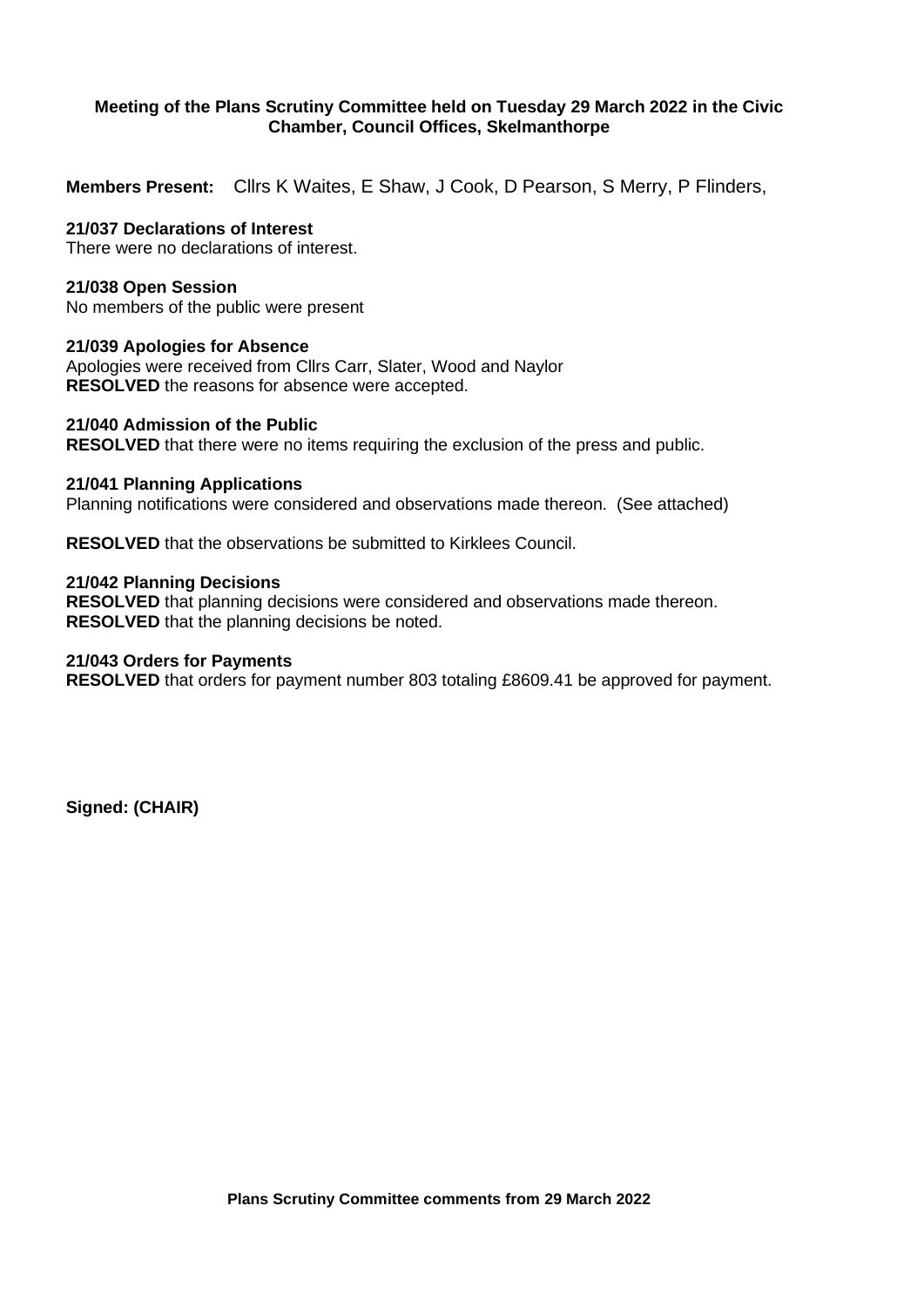| 2022/CL/90489/E | 46, Sycamore Croft, Skelmanthorpe,<br>Huddersfield, HD8 9UXCertificate of lawfulness<br>for proposed loft conversion<br>incorporating 3 no. rear dormers and single<br>storey rear<br>extension                                                                                                                                                                                                                                                                                       | No objections                                                                                                                                                                                    |
|-----------------|---------------------------------------------------------------------------------------------------------------------------------------------------------------------------------------------------------------------------------------------------------------------------------------------------------------------------------------------------------------------------------------------------------------------------------------------------------------------------------------|--------------------------------------------------------------------------------------------------------------------------------------------------------------------------------------------------|
|                 |                                                                                                                                                                                                                                                                                                                                                                                                                                                                                       |                                                                                                                                                                                                  |
|                 | Land adj, Inkerman Court, Barnsley Road, Denby<br>Dale, Huddersfield, HD8 8XADischarge of<br>conditions 3 (construction environmental<br>management plan), 4 (temporary drainage), 10<br>(cycle<br>parking), 11 (electric vehicle charging), 12 (waste<br>storage and<br>collection), and 14, 15 and 16 (drainage) of<br>previous                                                                                                                                                     |                                                                                                                                                                                                  |
| 2022/44/90554/E | permission 2019/91836 erection of 34 dwellings                                                                                                                                                                                                                                                                                                                                                                                                                                        | Refer to Kirklees Regulations                                                                                                                                                                    |
| 2022/62/90451/E | Land at, Green Acres Close, Emley,<br>Huddersfield, HD8 9RADischarge of conditions<br>13 (coal legacy), 17 (remediation), 18<br>(unexpected contamination), 19 (validation<br>report), 20<br>(electric vehicle charging), 21 (arboricultural<br>impact<br>assessment and method statement), 24 (baseline<br>ecological<br>value), 25 (ecological design strategy) and 29<br>(noise report)<br>of previous outline permission 2020/91215 for<br>erection of<br>residential development | Refer to Kirklees Regulations                                                                                                                                                                    |
| 2022/62/90451/E | 1, Smithy Lane, Skelmanthorpe, Huddersfield,<br>HD8 9DFChange of use from dog groomers to<br>licenced cafe (within a<br>Conservation Area)                                                                                                                                                                                                                                                                                                                                            | No objections however there were concerns<br>around the lack of pavement at the<br>property, and lack of suitable parking and<br>highways issues as it is a difficult at a<br>difficult junction |
| 2022/62/90577/E | Oak House, 280, Cumberworth Lane, Denby<br>Dale, Huddersfield, HD8 8QSE rection of single<br>storey rear extension, raised decking and<br>external alterations (modified proposal)                                                                                                                                                                                                                                                                                                    | No objections however there were concerns<br>about the design and materials not being in-<br>keeping with the area, and on over-looking.<br>It was noted that work had already<br>commenced.     |
| 2022/62/90176/E | 56, Barnsley Road, Upper Cumberworth,<br>Huddersfield, HD8 8NSDemolition of existing<br>dwelling and erection of new dwelling                                                                                                                                                                                                                                                                                                                                                         | No objections but concerns were raised<br>regarding over-looking and loss of light to<br>neighbours property                                                                                     |
| 2022/62/90340/E | adj, 146, Commercial Road, Skelmanthorpe,<br>Huddersfield, HD8 9DSErection of detached<br>dwelling                                                                                                                                                                                                                                                                                                                                                                                    | Objections raised on access issues                                                                                                                                                               |
| 2021/62/94707/E | 6, Springfield Drive, Birds Edge, Huddersfield,<br>HD8 8XSE rection of orangery to side elevation                                                                                                                                                                                                                                                                                                                                                                                     | No objections                                                                                                                                                                                    |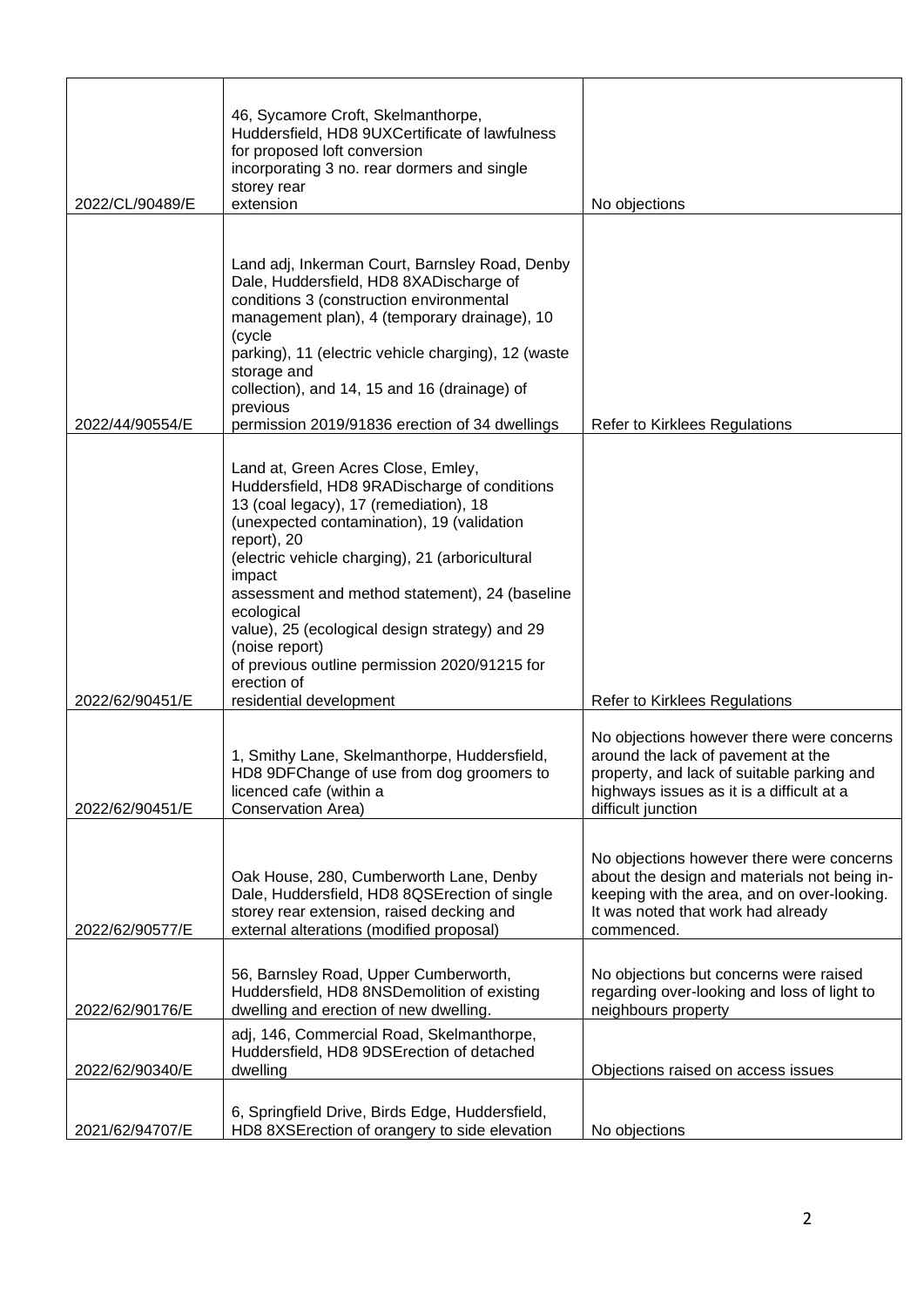|                 | 48, Station Road, Skelmanthorpe, Huddersfield,<br>HD8 9BAErection of two storey and single storey                                                                                                                                                |                                                                                       |
|-----------------|--------------------------------------------------------------------------------------------------------------------------------------------------------------------------------------------------------------------------------------------------|---------------------------------------------------------------------------------------|
| 2022/62/90578/E | rear extension                                                                                                                                                                                                                                   | No objections                                                                         |
| 2022/62/90435/E | Kirklees Light Railway, Park Mill Way, Clayton<br>West, Huddersfield, HD8 9XJInstallation of crazy<br>golf and pedal car track                                                                                                                   | No objections                                                                         |
| 2022/62/90502/E | Field at, Pingle Nook Farm, Hollin Edge, Denby<br>Dale, Huddersfield, HD8 8YWChange of use of<br>agricultural land to private dog<br>walking/exercise facility, formation of<br>hardstanding for 4 cars<br>and installation of wooden footbridge | No objections                                                                         |
|                 | 21, Hollybank Avenue, Upper Cumberworth,<br>Huddersfield, HD8 8NYVariation condition 2 and<br>3 on previous permission<br>2021/90444 for erection of front porch and<br>widening of                                                              |                                                                                       |
| 2022/70/90322/E | vehicular access                                                                                                                                                                                                                                 | No objections                                                                         |
| 2022/62/90388/E | 4, Station Road, Skelmanthorpe, Huddersfield,<br>HD8 9AUErection of single and two storey side<br>extension                                                                                                                                      | No objections                                                                         |
| 2022/62/90673/E | 18, Greenside, Denby Dale, Huddersfield, HD8<br>8SLE rection of single storey side extension                                                                                                                                                     | No objections                                                                         |
| 2022/62/90683/E | 28B, Smithy Hill, Upper Denby, Huddersfield,<br>HD8 8UTErection of single storey extension<br>(within a Conservation<br>Area)                                                                                                                    | No objections                                                                         |
| 2022/60/90687/E | adj, 246A, Wakefield Road, Denby Dale,<br>Huddersfield, HD8 8SUOutline application for<br>erection of residential development                                                                                                                    | No objections                                                                         |
|                 | Clayton West Wastewater Treatment Works,<br>Wakefield Road, Clayton West, Huddersfield,<br>HD8 9QEInstallation of a new sodium hydroxide<br>dosing kiosk, ferric<br>dosing kiosk, sodium hydroxide storage tank and<br>ferric                    |                                                                                       |
| 2022/62/90582/E | storage tank                                                                                                                                                                                                                                     | No objections                                                                         |
| 2022/62/90363/E | 1, The Close, Clayton West, Huddersfield, HD8<br>9QWE rection of extensions and alterations                                                                                                                                                      | No objections however there were concerns<br>over the large increase to the footprint |
| 2022/60/90668/E | Land at, Cuckstool Road, Denby Dale,<br>Huddersfield, HD8 8RBOutline application for<br>erection of residential development<br>with associated biodiversity enhancements                                                                         | Objections on grounds of loss of trees and<br>on highways issues                      |